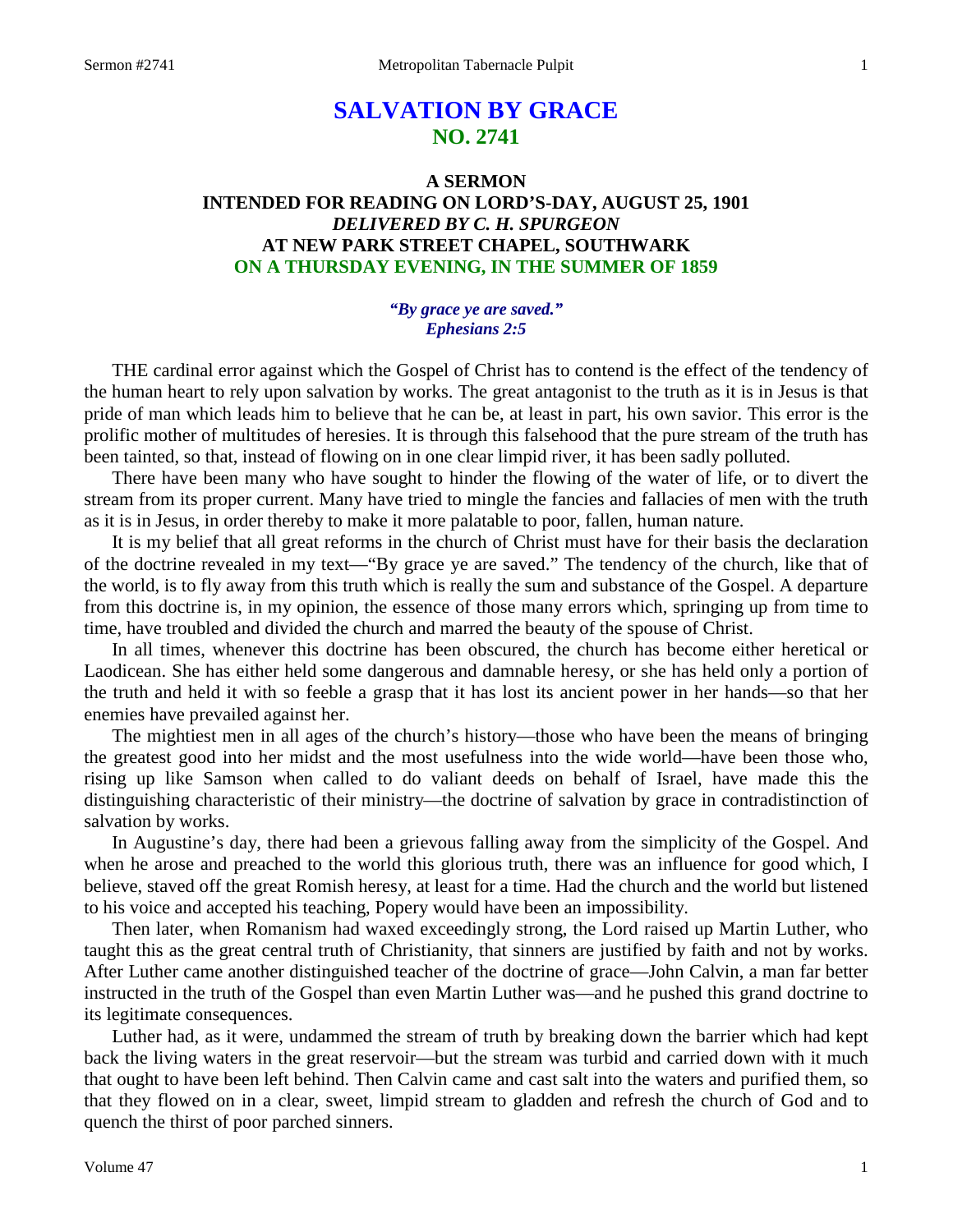Calvin preached, as his great staple doctrine, the great truth in my text, "By grace ye are saved." It is common, in these days, to call those ministers who dwell mainly upon this doctrine, "Calvinists." But we do not accept that title without qualification. We are not ashamed of it and we would rather be called "Calvinists" than have any other name except that which is our true one.

We hold and assert again and again, that the truth which Calvin preached, the truth which Augustine thundered out with all his might—was the very truth which the apostle Paul had long before written in his inspired epistles and which is most clearly revealed in the discourses of our blessed Lord Himself. We desire to preach the truth, the whole truth, and nothing but the truth.

We are not the followers of any mere man—we do not derive our inspiration from Calvin's Institutes and Commentaries, but from the Word of God itself. Yet we hold the doctrines commonly called "Calvinism" to be none other than the essential basement doctrines of our holy faith. These were the truths that Whitefield preached and that produced the great revival in his days. And these must be the doctrines to which the church of God must again return, if the church of Rome is to be razed to its deep foundations, or souls to be converted in great multitudes, or the kingdom of Christ to come.

My text relates to the doctrine of salvation by grace, and coming to it, I ask you to notice, first, that the apostle *addresses certain people who were saved.* Next, I want you to notice the *meanings of the term "grace" as applied in the Scriptures.* And I shall finish with *some consolatory and practical inferences.*

**I.** In the first place, THE APOSTLE ADDRESSES CERTAIN PEOPLE, TO WHOM HE SAYS, "YE ARE SAVED."

He does not say, "Ye shall be saved," or "Ye hope to be saved." He speaks to them as persons already "saved." Now, there are no people on the face of the earth who can be correctly described as "saved" unless it can also be said of them that they are saved by grace.

I see two things in this part of my text and first, *the apostle mentions a present salvation.* He speaks not to people who were to be saved when they died, or who hoped to be saved in some future state, but he addresses those who actually were saved—who had salvation, not in prospect, but in present enjoyment—who had passed out of a state of condemnation into that of salvation and who looked upon their salvation as being as surely, as certainly, as really theirs, as their houses, their lands, or their lives.

A present salvation cannot consistently be preached by any beside those who hold the doctrine that salvation is by grace. Is there a Roman Catholic, in the whole world, who, in harmony with his own creed, can say that he is saved? No, there is not one. In fact, lying as that creed is, it does not profess to put anyone into a position in which he can say, "I am saved."

Nay, the Romish church not only postpones salvation to the day of death, but positively beyond it. There was Daniel O'Connell, of whom the Pope said that he was his greatest subject in Europe—yet it is not many years ago that we were informed that he was in purgatory. It was a hard thing that such a faithful disciple of the Pope should be sent there, yet he was no worse off than the bishops, archbishops, and cardinals, for according to the Romish teaching, they all go to "purgatory."

Of course, the Pope lets them out after a certain time, but that is all he professes to offer—salvation after a future indefinite period—he never pretends to say to anyone, "You are saved now." That would be a lie too gross even for the Pope and priests of Rome to utter. There is no such thing as a present salvation in the whole of the Romish church.

Nor is this possible under any system except that of salvation by grace. Bring up the good Dissenters, and the good churchmen, the men and women who are regular in their attendance on outward ordinances. Whatever the ceremonies of their church may be, they observe them with the most indefatigable industry.

They have been "baptized" and confirmed. They have "taken the sacrament" or sat at the communion table—according to the phraseology of their different churches—and they believe that, by their constant attention to the outward observances of worship, they will assuredly be saved. But speak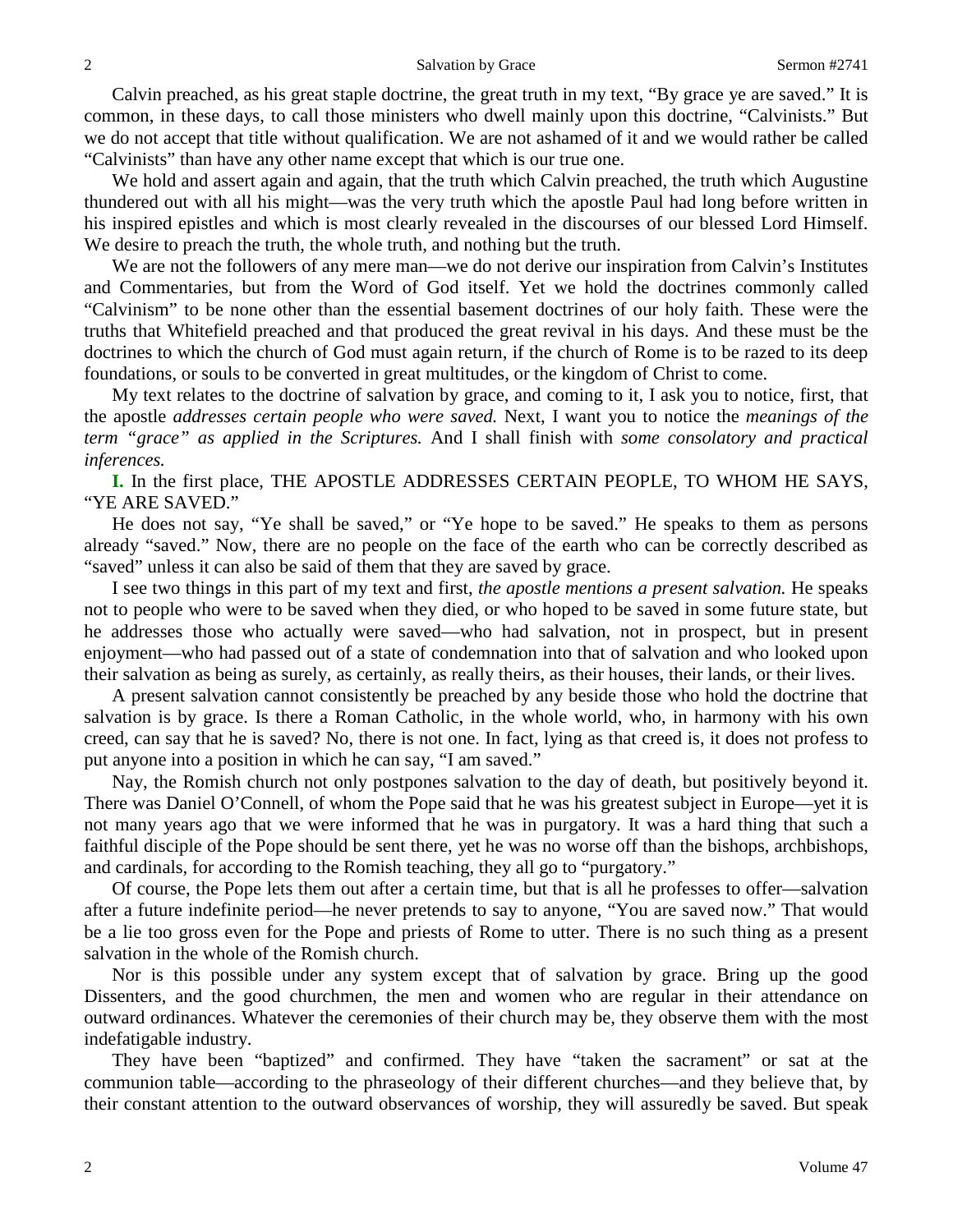to any one of these people, and ask if he can say, "I know that my sins are forgiven"—he will be astonished at your inquiry, and will reply, "I would not have the presumption to say such a thing."

Appeal to the very best of them, the most devoted, the most earnest, the most indefatigable of those who are seeking salvation by their own works, and ask if they have obtained eternal life. You cannot find one who has done so—they are all hoping that, through the mercy of God, they may somehow and sometime be saved—but none of them will declare that they are saved now.

From those who join us in church fellowship, I frequently hear such remarks as this, "I attended my church every day in the week. I repeated the prayers regularly, but I never found any rest to my soul until I trusted wholly in Christ."

From others who attended certain Dissenting places of worship, I have had such expressions as this, "I went up to the house of God and I heard my minister exhort me to be patient in sickness, to love my God and my neighbor, and I tried to do my best to obey his exhortations, but I never could say that I was a saved man, or use the confident language of the spouse, 'My beloved is mine, and I am his,' until I learned that salvation is all of grace and trusted in the finished work of the Lord Jesus Christ."

No, my dear friends, under the theory of salvation by works, whatever form it may take—whether it appears in the garb of Popery or hides itself under the veil of Protestantism—it is always substantially the same. A man's own works cannot pretend to offer to him the blessing of a present salvation. Take the Arminian theory, which is the least objectionable of all forms of salvation by works—cut it asunder and you will find that there is a strong taint of Popery even there.

"But" asks someone, "do not Arminians rejoice to say that they are already saved?" Yes, but their assertion is contradicted by the assurance which they will give you directly afterwards, that they may finally perish. Although they are saved now, their safety is something like that of a wrecked mariner who, after being tossed to and fro in a stormy sea, is washed up on a rock, from which he may presently be hurled back into the raging billows.

Their safety is not like that of the man who has been carried into the lighthouse, or brought to land in the lifeboat, for they believe that after all they have experienced, they may be lost. It is not salvation that the Arminian possesses—he is only in a salvable state. His condition is that of a man who, if he continues to repent and believe, shall be saved, but he is not saved now—he has not been built upon that sure, certain, solid foundation upon which the true believer is resting. He cannot sing, with Toplady,—

> *"The terrors of law, and of God With me can have nothing to do; My Savior's obedience and blood Hide all my transgressions from view.*

*"My name from the palms of His hands Eternity will not erase; Impress'd on His heart it remains In marks of indelible grace.*

*"Yes, I to the end shall endure, As sure as the earnest is given; More happy, but not more secure, The glorified spirits in heaven."*

Such a salvation as that—a present one, enjoyed now in all its fullness, in all its riches, in all its boundless lengths, and breadths, and depths and heights—is not possible under any other system but that of salvation by grace, and by grace alone. We, of all men living, who preach the doctrine of salvation by grace, can proclaim a present salvation in all its fullness.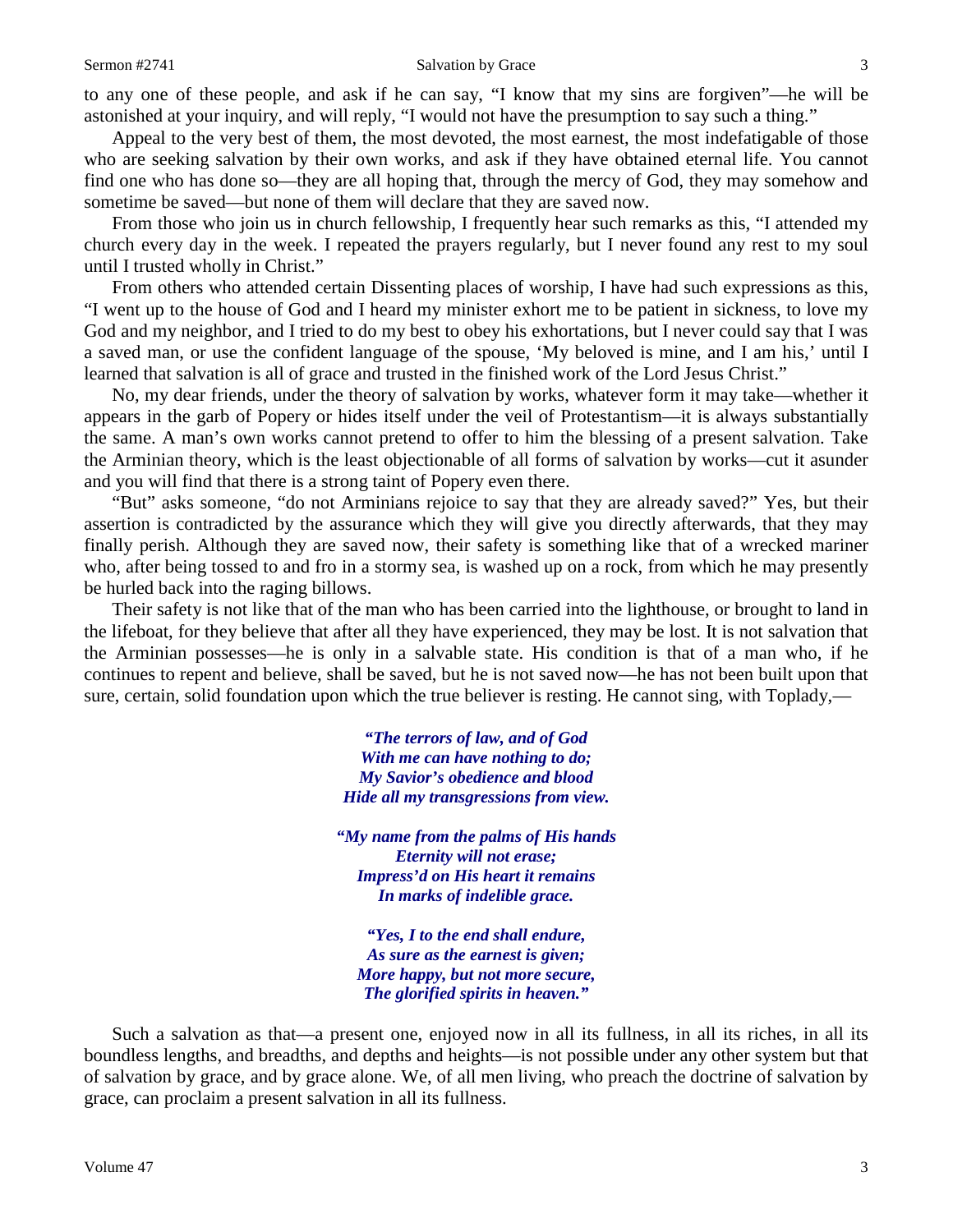In our text, we also see that *the apostle speaks of a perfect salvation.* We teach that, the moment a man believes in Christ, he is not merely put into a salvable state, not half saved—he is not placed in a position where, if he remains, he will be saved, but concerning which there is a fear that he may fall from it—but that he is already completely saved.

I verily believe that the saints in heaven, albeit they have received the crown of salvation, are not, as to its essential reality, more truly saved than the meanest and weakest believer in Christ who is struggling through floods of temptation here upon earth.

For what is it to be saved? It is to have sin forgiven and to be "accepted in the beloved." The moment a sinner believes in Jesus, his sins are as much pardoned as they ever will be. They are as fully and as finally blotted out of God's Book of remembrance as they would be if he should live a thousand years of piety. He is as completely clear, so far as the forgiveness of his sins is concerned, as he will be when he stands at the right hand of the Judge at the last great day.

To be saved, however, includes more than forgiveness of sins—it includes the imputation of the righteousness of Christ. And in this sense also, the meanest believer in Him is as much saved as the celestial spirits in the Paradise above. Is the robe of Christ's righteousness spread over the apostles? So is it, at this hour, around the poorest person on earth who is trusting in Jesus.

Are those who sing God's praises before His throne in glory clothed in the fair white linen which is the righteousness of the saints? Even so are all believers here below. Each saint is, as John Kent says,—

### *"With his spotless vesture on, Holy as the Holy One."*

Covered with Christ's righteousness, God sees no spot in His people.

"But" asks someone, "are not the saints in heaven more secure than believers on earth?" Believers on earth are not secure from temptation, but they are secure from destruction—not from tribulation, but from condemnation. They are not exempt from care, and woe, and suffering, but they are forever delivered from the wrath of God and the damnation of hell.

Not an angel in heaven is more certain of the eternal love of God than is the feeblest believer upon earth. If your soul is committed to the hands of Christ, you can never perish. I speak no more strongly than His own utterances warrant, for He has said, "My sheep hear my voice, and I know them, and they follow me: and I give unto them eternal life; and they shall never perish."

To the woman at the well of Sychar, our Savior said, "Whosoever drinketh of the water that I shall give him shall never thirst; but the water that I shall give him shall be in him a well of water springing up into everlasting life." We are complete in Him—perfected in all the essentials of salvation.

Now, mark you, under no system of doctrine whatever is perfect salvation in this world contemplated except under that scheme which teaches that we are saved by grace. Under the plan of salvation proposed by the work-mongers, there is no completeness in any of its aspects. Under the old Mosaic dispensation, in which God most clearly revealed Himself as the Judge of His people, all "those sacrifices which they offered year by year continually" could not "make the comers thereunto perfect."

There was, "in those sacrifices, a remembrance again made of sins every year." However attentive they might be to all the observances of the ceremonial law, their salvation was not perfect. But Christ, "by one offering has perfected for ever them that are sanctified" and therefore He has "sat down on the right hand of God."

Now if under that noblest form of the covenant of works, complete salvation was not to be secured, how is it likely to be attained in any of those corrupt systems in which, while men profess to set aside the old covenant of works, they yet expect to find salvation? No man but he who believes the doctrines of grace talks about being completely saved.

Ask the Arminian—the fairest and best specimen, sometimes the best of men, though miserably mistaken as to his beliefs—what can he say? He tells you that if he perseveres in well-doing, in faith,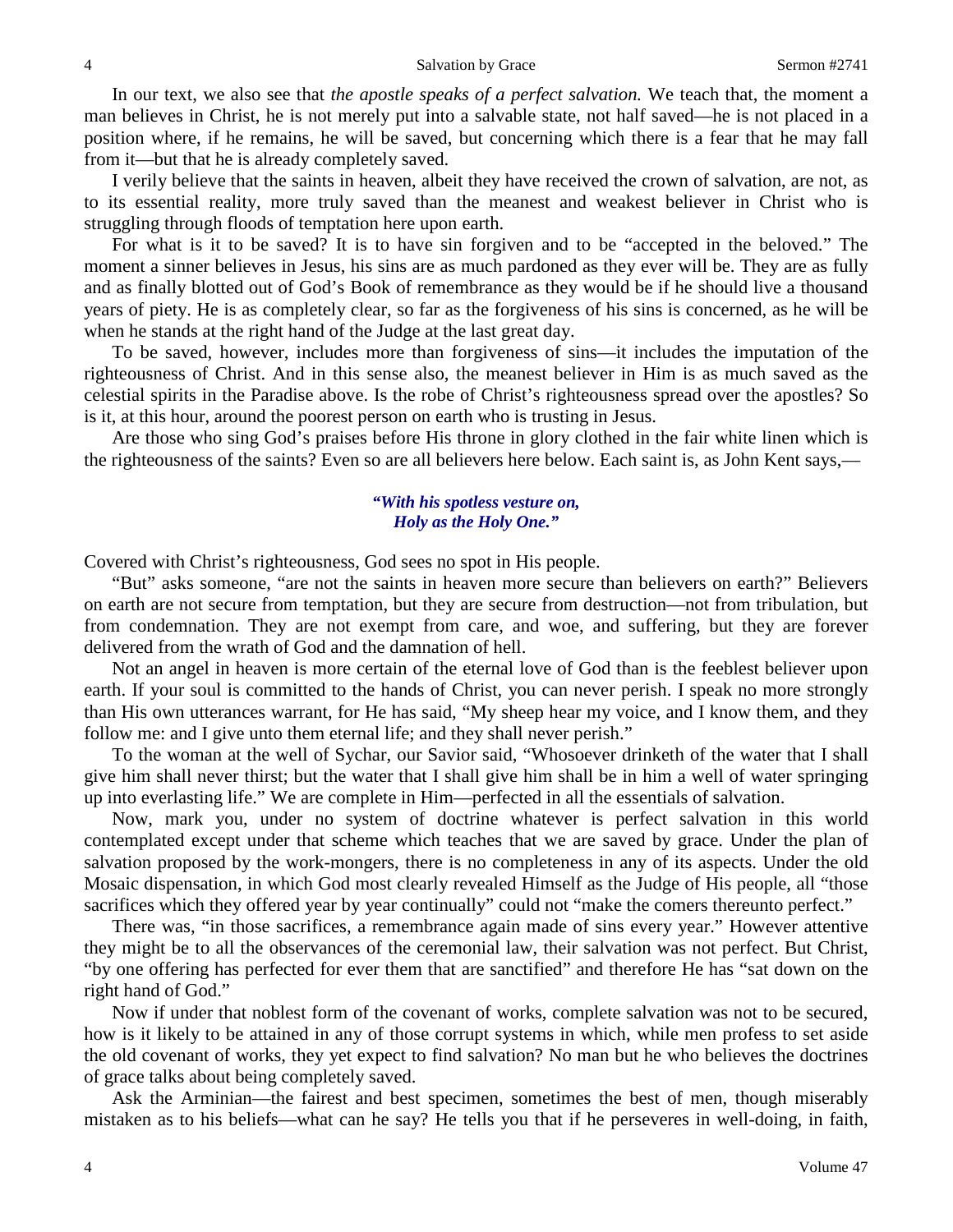#### Sermon #2741 Salvation by Grace 5

and in repentance, he will be saved. Ask him whether he is completely saved, or whether there is something more yet to be done, and he will tell you that there is many a step yet to be taken before he will reach full salvation. He may talk about a finished righteousness, but he does not know how it is attained.

We hold that believers are complete in Christ even now and that, die whenever they may, they will enter into His presence as being already perfect in Him. Oh, how sweet it is to enjoy a present salvation, which is, at the same time, a perfect salvation! How grateful should we be that it is presented to us in the covenant of grace and that it is revealed to us in those blessed portions of Holy Scripture which tell us of the wonderful grace of God which He has manifested towards His people!

"Ye are saved." Oh, how sweet are these words! Pause, beloved, a moment or two, and rejoice over them. "Ye are saved"—saved now, at this present instant—if you are believers in the Lord Jesus Christ.

**II.** Now we are to notice THE MEANINGS OF THE TERM "GRACE" AS EMPLOYED IN THE SCRIPTURES—"By grace ye are saved."

First, it means that if we are saved, it must be *a matter of free favor.* There is nothing in us that could ever merit God's esteem or give Him such delight as to lead Him to bestow upon us the blessings of eternal salvation. If we ask why any individuals are rescued from the ruins of the Fall and enabled to believe in Jesus, the only answer is, "Even so, Father: for so it seemed good in thy sight."

Certainly, we were not saved because of our talents, for the most talented often remain unconverted. We were not saved because of our wealth, for most of us have none. We were not saved because of the excellence of our disposition or the holiness of our character, for even since our conversion, we cannot think of our best services without shame and confusion of face.

If I look upon the people of God either in the mass or as individuals, instead of imagining that there was anything in them to cause God to love them, I am compelled to say that there seems to have been far more to move Him to destroy them than to save them. Will not all believers here confess that they are saved, not because of anything good in them, but because of grace most full, and free, and unconstrained?

Further, we are saved by grace as *a matter of divine operation.* From the first holy desire in the soul, to the last shout of victory in the dying hour, salvation is by the operation of the Almighty. Whatever is not wrought in you, by God's grace, will be an injury, not a blessing, to you. If any of you have a faith, or a repentance, or any condition of heart or life, which is of your own making, get rid of it, for there is nothing good in it.

That so-called faith, which is not the gift of God, is really presumption—and that repentance, which is not godly sorrow wrought by God in the soul, needs to be repented of. I am sure that all there is of good in any saint must have been put there by the Holy Spirit, for it would not have sprung up of itself. Human hearts will naturally grow weeds, but not those rare exotics, those flowers of heaven, the Christian graces. These must be divinely implanted and nurtured, and grow up entirely by the exercise of that same omnipotence which raised Christ from the dead.

I will go even further and say that, if divine grace should carry us every inch of the road to heaven but one, we would be lost because of that last inch. If, in the edifice of our soul's salvation, there is even one stone left for us to put in its place, unassisted by God's grace, that building will never be completed. From first to last, all must be of grace. I agree with the highest doctrinalist upon this point, that there is not, and there cannot be, a good thing in the heart of any man if it was not wrought there by the sovereign grace of God.

"Well, but" says one, "is it not the duty of men to repent and to believe?" Certainly it is, but I am not speaking of their duty. Their lack of power does not excuse them from obedience to God's command. If a man owed another a thousand pounds, it would be his duty to pay his debt, whether he had the ability or not. And inasmuch as it is man's duty to repent and to believe, herein is the glory of God's grace made manifest, in that He accomplishes, by his grace, what man could never have done.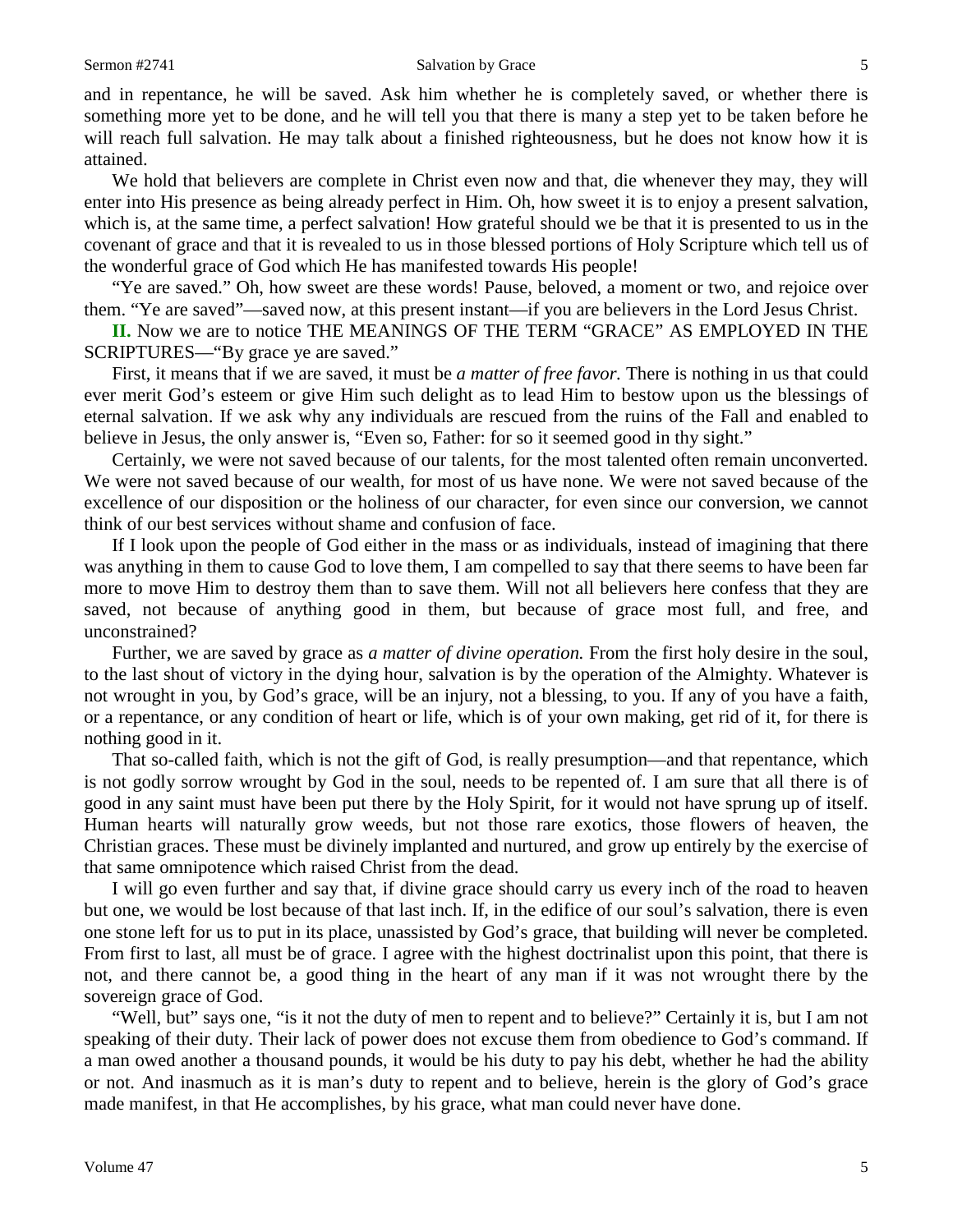I can truly say that so far as I have gone in the divine life, there has been nothing good in me but that which has come from God. Let others give their own testimony—if they have any good thing which they have produced, let them glory in it. But I have nought whereof to glory and must say to the Lord, "You have wrought all my works in me so far as they have been any good, but as for myself, I would cover my face and cry, 'Unclean, unclean, unclean.' Lord, have mercy upon Your servant!"

**III.** Now, to close, I want to draw some CONSOLATORY AND PRACTICAL INFERENCES.

First, *how humble that man ought to be who is saved by grace*! The Arminian says that he can stand or fall according to his own will. Ought he not to be proud? What a fine fellow he is! Sing a Psalm in your own honor, sir, and when you get to heaven, take all the glory to yourself. You say that you have done part yourself—you admit that the Lord did a great deal for you, but that your own free will settled the matter. Very well, then, give the glory to yourself—sing your own praises forever and ever.

But the true believer says, "I was as clay in the hands of the potter when the Lord began with me. I was senseless, dead, corrupt, till the Lord took me in hand, and quickened and changed me, and made me what I am—and I should go back to what I was before if He did not keep me by His grace. But I know that what His grace has commenced, He will certainly complete, and to Him be all the glory!"

Next, if we are saved by grace, *we, of all people, should have compassion on those who are out of the way.* If we are on the road to heaven, we were brought onto it by grace and therefore we ought to be very considerate of those who are not on it. That good man, John Newton, used to say, "A Calvinist who gets angry with the ungodly is inconsistent with his profession. He knows that no man can receive this doctrine except by the grace of God—so, if God has not given to these men the grace to receive this doctrine, rather pray for them than get angry with them—and ask that they may receive the truth in which your soul delights."

Then, once again, here is *a word of comfort.* If we are saved—are saved, mark—what shall make us sad and unhappy at heart? "Oh!" says one, "I am so poor." Yes, but you are saved. You are a believer in Christ, so you are saved. "But" says another, "I am so afflicted." Yes, but you are saved. "But" says another, "I am often so neglected and despised." Yes, but you are saved. Oh, what joy would that thought have caused, a little while ago, when the burden of all your sins was upon you!

You used to say, "Oh, if I could but be sure that I was saved, I would not mind if I had nothing but a crust of bread and a cup of water! If I could but know that my sins were forgiven, I would not mind being shut up anywhere in the world. If I might know that I was Christ's, the world might say what it liked about me."

Now you do know it, for you are on the Rock and you are saved—so why are you sad? You may be despised now, but remember, the time is coming when you shall be glorified with Christ. You may be forgotten by your friends now, but your Savior's eye is on you and your name is on His heart. You are sad, yes, but you are secure.

If you believe in Jesus, you may be cast down but you cannot be destroyed. You may be forsaken for a while, but you can never be cast away. Come then,—

> *"Children of the heavenly King, As ye journey, sweetly sing; Sing your Savior's worthy praise, Glorious in His works and ways."*

Lastly, one *word to those who cannot say that they are saved.* My dear friends, there is very much in this text that should cheer and comfort you. The men who are saved are saved by grace—that is, by God's free favor. There was nothing in them to recommend them to God. You have been confessing, "O Lord, I do not feel as I ought to feel" He does not want your feelings as a recommendation. If saved, you are to be saved as a matter of free favor and not as a matter of merit in any sense whatever.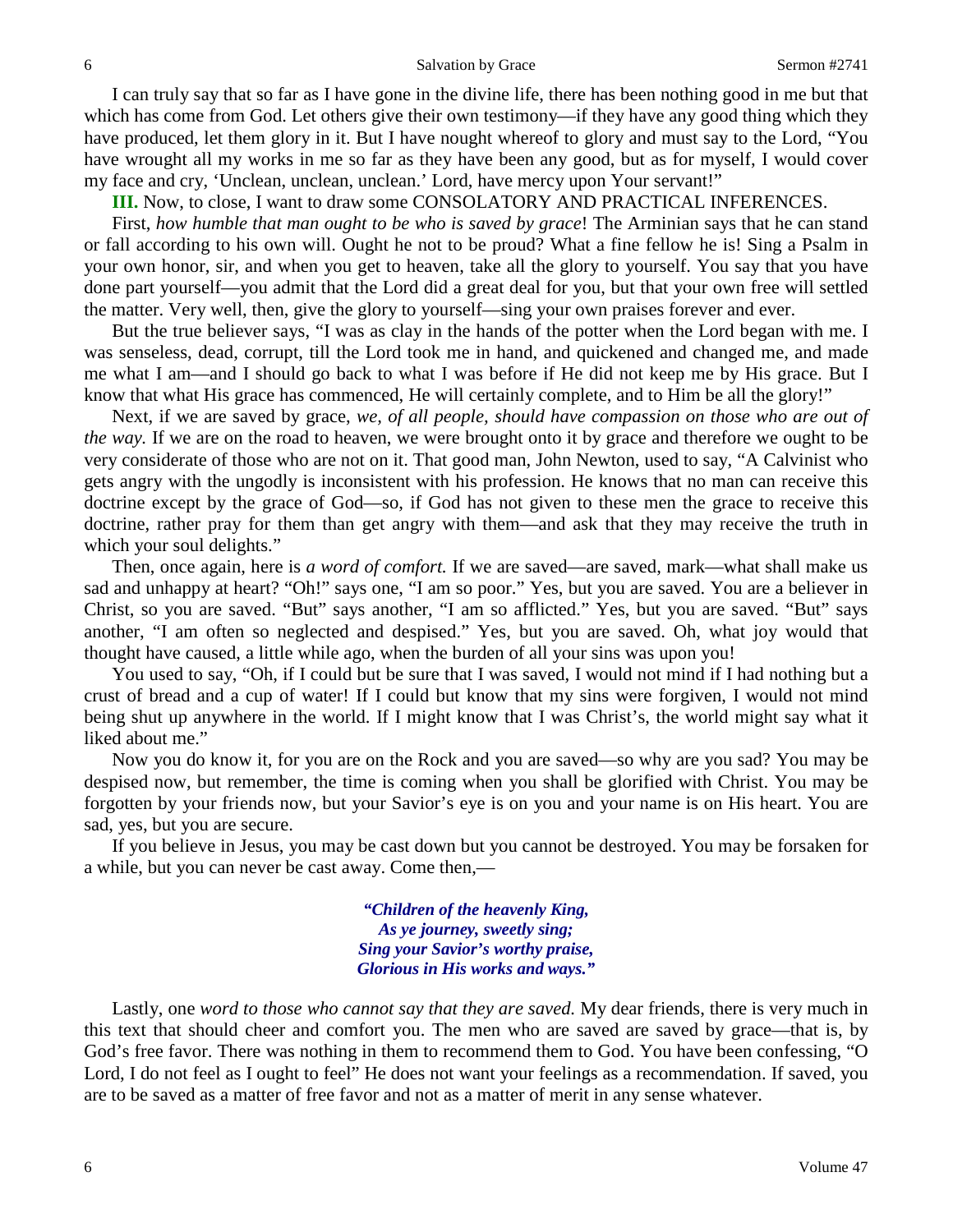#### Sermon #2741 Salvation by Grace 7

"But" says one, "I cannot repent, I cannot believe." My dear friend, you are not going to be saved by anything that you can do in your own strength. You want repentance. Do not try to work it for yourself—the Lord will work repentance in you. You want faith. Do not go about to seek faith in yourself—you will never find it there—seek it from Christ. He is the Author as well as the Finisher of faith.

"By grace ye are saved." Go and carry this text into every den and sty of pollution in London. Tell it to the murderer, the thief, the blasphemer, the harlot. Tell it to the man who cannot repent, and cannot pray, and cannot believe. Tell him that salvation is by grace, and is wrought in us by God the Holy Ghost, and as the hymn says,—

## *"Heaven with the echo shall resound, And all the earth shall hear."*

Go, then, my brethren, and spread the doctrine of salvation by grace, for this old watchword of the church is the source of her victory. And when once this shall be her battle-cry, her triumph is sure. The headstone of God's spiritual temple shall be brought forth with shouts, crying, "Grace, grace unto it."

## **EXPOSITION BY C. H. SPURGEON**

## *1 CORINTHIANS 12 AND 13:1-3*

**1 Corinthians 12:1-2.** *Now concerning spiritual gifts, brethren, I would not have you ignorant. Ye know that you were Gentiles, carried away unto these dumb idols, even as ye were led.* 

Although the members of the church at Corinth were highly favored with spiritual gifts, they do not seem to have known how to use them. Paul points out to them, in this chapter, how ignorant they were concerning the very gifts which they possessed. They did not know how to put them to proper use in the service of God.

The apostle therefore reminds these gift-exalted Corinthians that, only a little while before they were heathens, carried away by lies and superstition, and worshipping dumb idols. They had nothing, therefore, to boast of and it is probable that if we also look back to the hole of the pit whence we were dug, we shall find no more occasion for boasting than they had.

**3.** *Wherefore I give you to understand, that no man speaking by the Spirit of God calleth Jesus accursed:*

I suppose that in their assemblies, where everybody talked who liked, there were some people who even spoke blasphemy. They professed to be under the guidance of the Spirit of God, and yet they stood up and called Jesus accursed. Where there is no rule nor order, there is pretty sure to be something very mischievous before long. Paul gives them to understand that this kind of talk could not go unrebuked.

**3.** *And that no man can say that Jesus is the Lord, but by the Holy Ghost.* 

If a man really knows Jesus as his Lord, and he declares that truth, then you may fully accept it as being in harmony with the teaching of the Spirit of God.

**4-7.** *Now there are diversities of gifts, but the same Spirit. And there are differences of administrations, but the same Lord. And there are diversities of operations, but it is the same God which worketh all in all. But the manifestation of the Spirit is given to every man to profit withal.* 

It is given in order that he may himself profit, and also that he may be the means of profiting those who hear him.

**8.** *For to one is given by the Spirit the word of wisdom;*

He is prudent—an experienced man—fit to lead the young, and the feeble, and those who are less instructed than he himself is.

**8.** *To another the word of knowledge by the same Spirit;*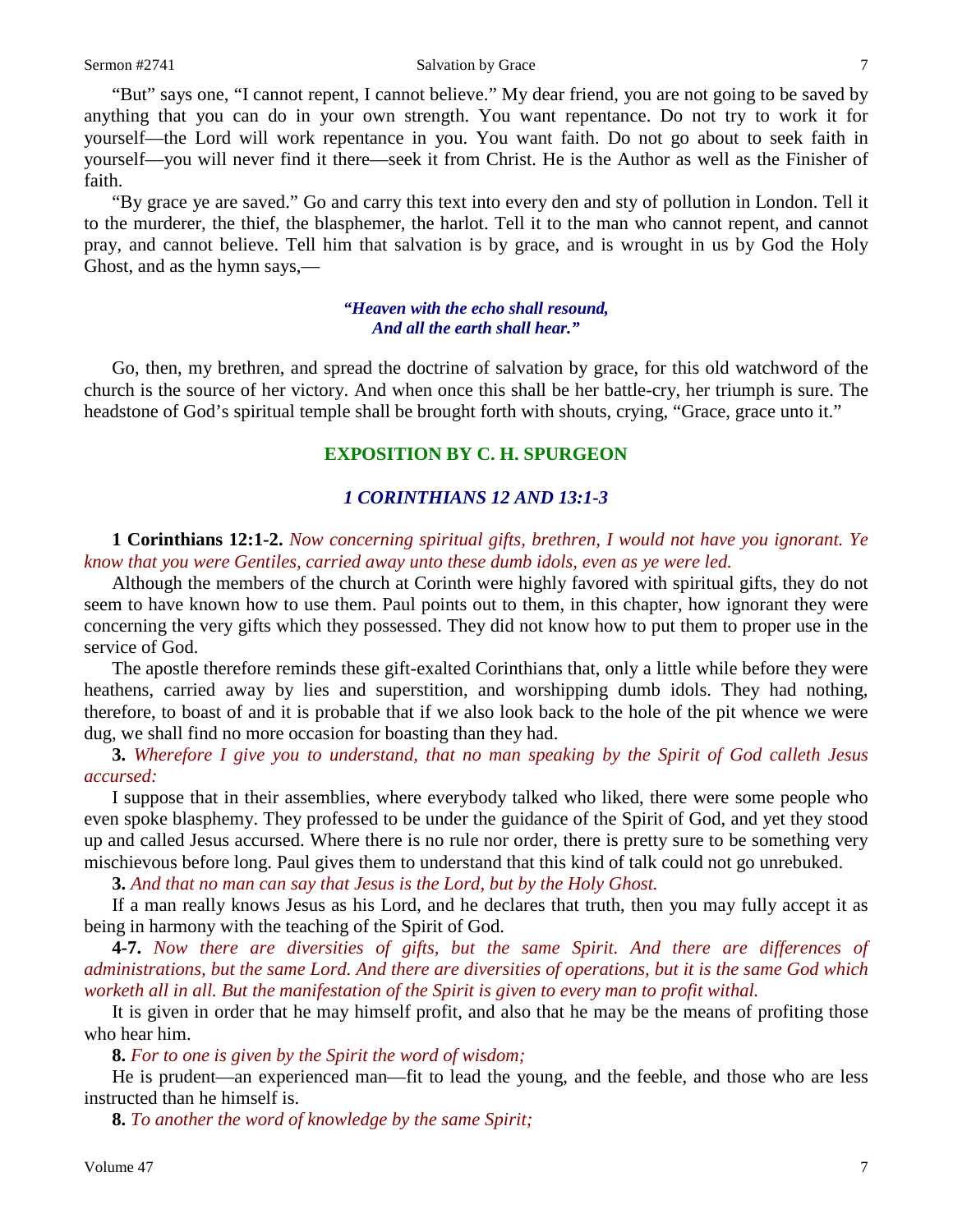He has a wide range of practical acquaintance with God's Word, and though he may not be so judicious as the brother who was just mentioned, yet he is a man of knowledge.

**9.** *To another faith by the same Spirit;*

Paul probably means here some special kind of faith, perhaps the faith that enabled its possessor to work miracles.

**9-10.** *To another the gifts of healing by the same Spirit; to another the working of miracles; to another prophecy; to another discerning of spirits;*

So that he is able to detect the impostors who come even into the nominal church of Christ. They did come then and they will continue to come even to the end.

**10-11.** *To another divers kinds of tongues; to another the interpretation of tongue: but all these worketh that one and the selfsame Spirit, dividing to every man severally as he will.* 

Whatever our gifts as a church, or as individuals, may be, they all come from the selfsame Spirit. This should tend to promote unity amongst us. Let us all trace whatever gift we have to the hand that gave it and to the Spirit that wrought it. Let us feel that we are so many pipes connected with one fountain, and therefore, as all the good that we convey comes from the one source, let us give all the honor and glory of it to the Spirit of God from whom it comes.

**12.** *For as the body is one, and hath many members, and all the members of that one body, being many, are one body: so also is Christ.* 

That is to say, Christ visible—the church of Christ. We are members of His mystical body. He is the Head, but all who are quickened by the Spirit of God are one with Him.

**13-14.** *For by one Spirit are we all baptized into one body, whether we be Jews or Gentiles, whether we be bond or free; and have been all made to drink into one Spirit. For the body is not one member, but many.* 

By the way in which some people act, you might almost imagine that the body was one member and that the one member was a tongue—but it is not so. God never intended that in the assembly, all should speak. Let those speak to whom He has given the power to speak. He does not lay all burdens upon one back—let each man bear the personal burden which God has placed upon his back.

**15.** *If the foot shall say, Because I am not the hand, I am not of the body; is it therefore not of the body?* 

Where are you, dear child of God, who are in the position of the foot? Have you been comparing yourself with some eminent Christian who did much in his Master's service? And have you sorrowfully asked, "Why cannot I do what he did? I am only a poor foot, always touching the ground, often limping, and frequently needing to be washed."

Well, suppose you could be made into a hand, it might be a gain to you in some respects, but it might be a loss to the rest of the body. It would certainly be a loss to any of you if your feet were to be turned into hands, for you have need of feet. And the church, which is here called by the name of Christ, needs its feet as much as it needs its hands.

The mercy is that, even if you have, in your anxiety—perhaps I ought to say in your unbelief—been saying, "Because I am not the hand, I am not of the body," it does not matter what you have said, for that does not alter the fact. "Is it therefore not of the body?" Of course, it is of the body still, whatever it may say.

## **16.** *And if the ear shall say, Because I am not the eye, I am not of the body; is it therefore not of the body?*

Oh, by no means! The ear has its proper purpose to fulfill. It is designed for a special service in the body which no other member can render. We must never compare ourselves among ourselves and wish to be somebody else. You are bad enough as you are, dear friend, but you would probably be much worse if you were somebody else.

You may think that you are a very poor ear, but you would decidedly make a much worse eye. Even if your ear is dull of hearing, it can, at any rate, hear better than it can see. It can do its own work better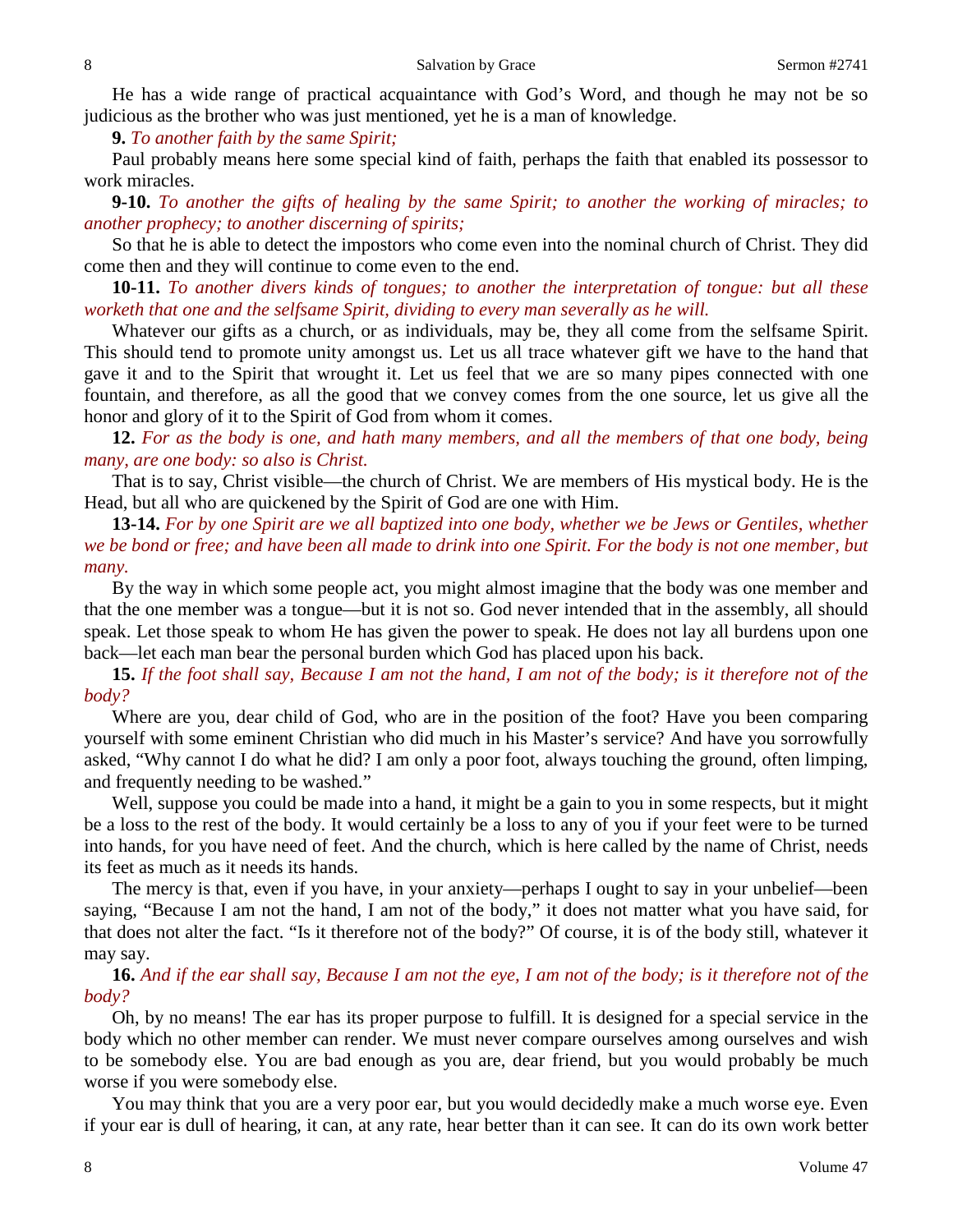than it could do the work of any other member of the body—and so can you as a member of Christ's mystical body.

**17-18.** *If the whole body were an eye, where were the hearing? If the whole were hearing, where were the smelling? But now has God set the members, every one of them in the body, as it hath pleased him.* 

That is the best rule for each part of our body—"as it hath pleased him." Could any of you suggest a better place for your eyes than where they are? We have read the old heathen fable of a giant who had one eye in the middle of his forehead—and whenever I have seen his portrait sketched by fancy, I have felt at once that it was no improvement upon the human face.

No, the eye is best where it is—and so is the ear and so is the mouth. They are all best just where they are. So are you, my brother or my sister, best where you are, if you are in the place where God evidently meant you to be.

**19.** *And if they were all one member, where were the body?* 

There would be no body at all.

**20-21.** *But now are they many members, yet but one body. And the eye cannot say unto the hand, I have no need of thee:*

You know how very quick the hand always is to go up to the eye when it is in danger. You do not have to wait to tell it what to do, but in an instant, the hand is up, for there is a fellow-feeling between the members of the same body. "The eye cannot say unto the hand, I have no need of thee." And the hand never feels that it may leave the eye to take care of itself—it is ready at once to protect it.

**21-23.** *Nor again the head to the feet, I have no need of you. Nay, much more those members of the body, which seem to be more feeble, are necessary: and those members of the body, which we think to be*  less honourable, upon these we bestow more abundant honour; and our uncomely parts have more *abundant comeliness.*

They are covered and concealed, and so we take more trouble with them than we do with other parts of our body.

**24***. For our comely parts have no need: but God hath tempered the body together, having given more abundant honour to that part which lacked.*

Here is a lesson for us with regard to church fellowship—always to take most notice of those who are the least noticeable and to be most gentle with those who require the most tenderness. You know that there are some of our fellow members who are not all we should like them to be. We believe that they are children of God, but they are, somehow or other, "cut on the cross." They are crotchety and weak in many ways.

Now, we should try, as far as we can, to adapt ourselves to them. If you have ever had the gout very badly, you know that if a person walks across the room too heavily, you feel it. Do you, therefore, say to your father, when he is thus laid aside, "You cannot expect me to take notice of such a thing as that? Nor would you be so cruel as to say to anybody else, "If he has a gouty foot, I cannot help it, and I shall tread on it every now and then." No, you are not so brutal as that.

So, if there is a member of the body that is more tender than the rest, and especially if that tenderness is the result of disease, let us try to minister to it as far as ever we possibly can. Let us give "more abundant honour to that part which lacked."

**25.** *That there should be no schism in the body;*

That is, no division, no rent in the body.

**25-26.** *But that the members should have the same care one for another. And whether one member suffer, all the members suffer with it; or one member be honoured, all the members rejoice with it.* 

I am afraid that this second half of the verse refers to a duty which is more neglected than is the other. It is an easier thing to suffer with those that suffer than it is to rejoice with those that rejoice. And I will tell you why it is so—because, in giving compassion to those that suffer, you have some sense of dignity.